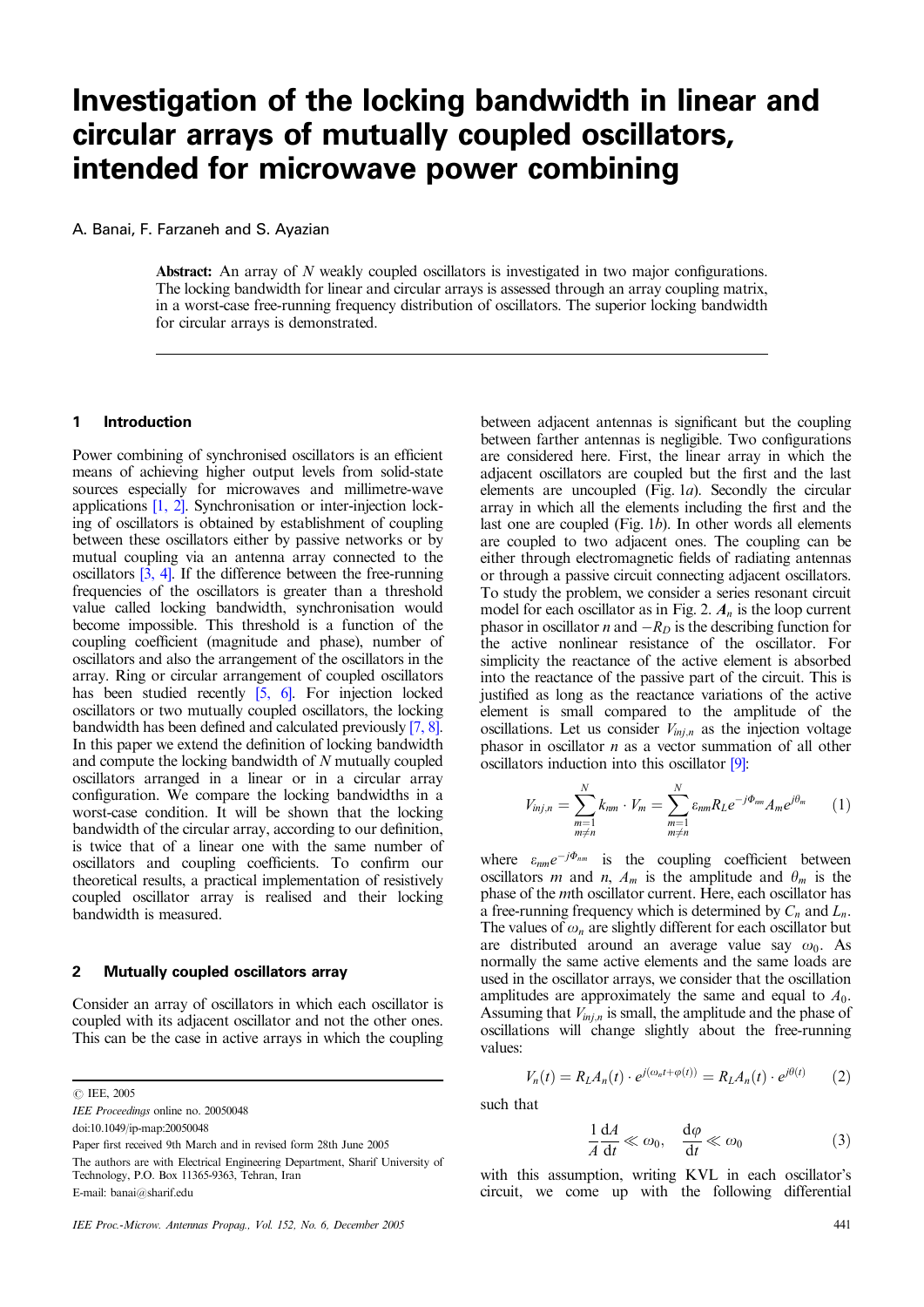

**Fig. 1** Linear and circular arrays of mutually coupled oscillators a Coupled adjacent oscillators with first and last elements uncoupled b All elements including first and last are coupled



**Fig. 2** Series model for nth oscillator

equations:

$$
\frac{dV_n}{dt} = V_n \left[ \frac{-\omega_n}{2Q} \left( 1 - \frac{R_D}{R_L} \right) + j\omega_n \right] + \frac{\omega_n}{2Q} V_{inj,n},
$$
\n
$$
n = 1, 2, ..., N
$$
\n(4)

Here,  $\omega_n$  is the free-running frequency of the *n*th oscillator and  $Q = L\omega_0/R_L$  is the external quality factor with  $\omega_0$ being the average value of  $\omega_n$ . Using (2) and separating the real and imaginary parts of (4), we arrive at two sets of differential equations for amplitudes  $A_n(t)$  and phases  $\theta_n(t)$ , respectively,

$$
\frac{dA_n}{dt} = \frac{\omega_n}{2Q} A_n \left( 1 - \frac{R_D}{R_L} \right) + \frac{\omega_n}{2Q} A_n \cdot \text{Re} \left\{ \frac{V_{inj,n}}{V_n} \right\} \tag{5a}
$$

$$
\frac{d\theta_n}{dt} = \omega_n + \frac{\omega_n}{2Q} \text{Im} \left\{ \frac{V_{inj,n}}{V_n} \right\} \tag{5b}
$$

 $-R_D$  is a function of oscillation amplitude. Assuming weak coupling between oscillators, which is usually valid in many active antenna arrays, the oscillation amplitude would not differ significantly from the free-running value but the phase would change according to  $(5b)$ . By substitution of  $(1)$  into (5b) obtain a set of equations which describe the phase and frequency change of each oscillator and the locking

bandwidth of the array:

$$
\frac{d\theta_n}{dt} = \omega_n + \frac{\omega_n}{2Q} \sum_{\substack{m=1 \ m \neq n}}^N \varepsilon_{nm} \frac{A_m}{A_n} \cdot \sin(\theta_m - \theta_n - \Phi_{nm}) \tag{6}
$$

### **3 Locking bandwidth of the array**

The oscillators, having different free-running frequencies, in an array, are locked once they all oscillate at the same frequency, with a constant phase difference between each other. The locking bandwidth is defined as the maximum free-running frequency difference between any pair of oscillators in the array, for which the array can be locked. Here, we assume N oscillators of the same construction in the array. In this case,  $A_m/A_n$  would be approximately equal to unity. As in the oscillator arrays, the main objective of the array construction is the in phase power combining (for maximum boresight radiation), here we impose the in-phase coupling between the oscillators, i.e.  $\Phi_{mn} = 2 k \pi$ , throughout our analysis. In a uniform linear array  $\varepsilon_{mn} = \varepsilon$ for  $|m - n| = 1$  and  $\varepsilon_{mn} = 0$  otherwise, see Fig. 1a. In a uniform circular array  $\varepsilon_{mn} = \varepsilon$  for  $|m - n| = 1$  and  $\varepsilon_{mn} = 0$ for  $|m - n| \neq 1$  except for  $\varepsilon_{N1} = \varepsilon$ , see Fig. 1*b*. We look for a steady-state solution of the locking problem. After locking, all  $d\theta_n/dt$  would become equal to a common frequency of oscillation, by subtracting one of each two consecutive equations in (6) from the other we obtain a set of  $N-1$  equations, for a linear array, and a set of N equations, for a circular array, as follows [9]:

or

$$
\boldsymbol{S} = \frac{-1}{\alpha} \left[ A^{-1} \right] \cdot \boldsymbol{\Omega}
$$

 $\alpha[A] \cdot \mathbf{S} = -\mathbf{\Omega}$  (7)

where S is the oscillator's phase shift vector  $S = [\sin \Delta \theta_1]$  $\sin \Delta \theta_2$  ...  $\sin \Delta \theta_{N-1}$ <sup>*T*</sup> in which  $\Delta \theta_n = \theta_n - \theta_{n+1}$ ,  $\Omega$  is the frequency difference vector,  $\boldsymbol{\Omega} = [\Omega_1 \ \Omega_2 \ \dots \ \Omega_{N-1}]^T$ ,  $\Omega_n = \omega_n - \omega_{n+1}$  and  $\alpha = \varepsilon \omega_0/2Q$ .

For a linear array,  $[A]$  is the array coupling matrix of  $(N - 1) \times (N - 1)$  dimension which has the following form:

$$
[A] = \begin{bmatrix} -2 & 1 & 0 & \cdots & 0 \\ 1 & -2 & 1 & 0 & \cdots & 0 \\ 0 & \ddots & & & & \\ \ddots & & & & & 0 \\ 0 & \cdots & 1 & -2 & 1 \\ 0 & 0 & \cdots & 0 & 1 & -2 \end{bmatrix}_{(N-1)\times(N-1)}
$$
(8)

For a circular array,  $[A]$  is a  $N \times N$  matrix which has the following form:

$$
[A] = \begin{bmatrix} -2 & 1 & 0 & \cdots & \cdots & 1 \\ 1 & -2 & 1 & 0 & \cdots & 0 \\ 0 & \ddots & & & & \vdots \\ \vdots & & & & & \vdots \\ 0 & \cdots & \cdots & 1 & -2 & 1 \\ 1 & 0 & \cdots & 0 & 1 & -2 \end{bmatrix}_{N \times N}
$$
(9)

442 IEE Proc.-Microw. Antennas Propag., Vol. 152, No. 6, December 2005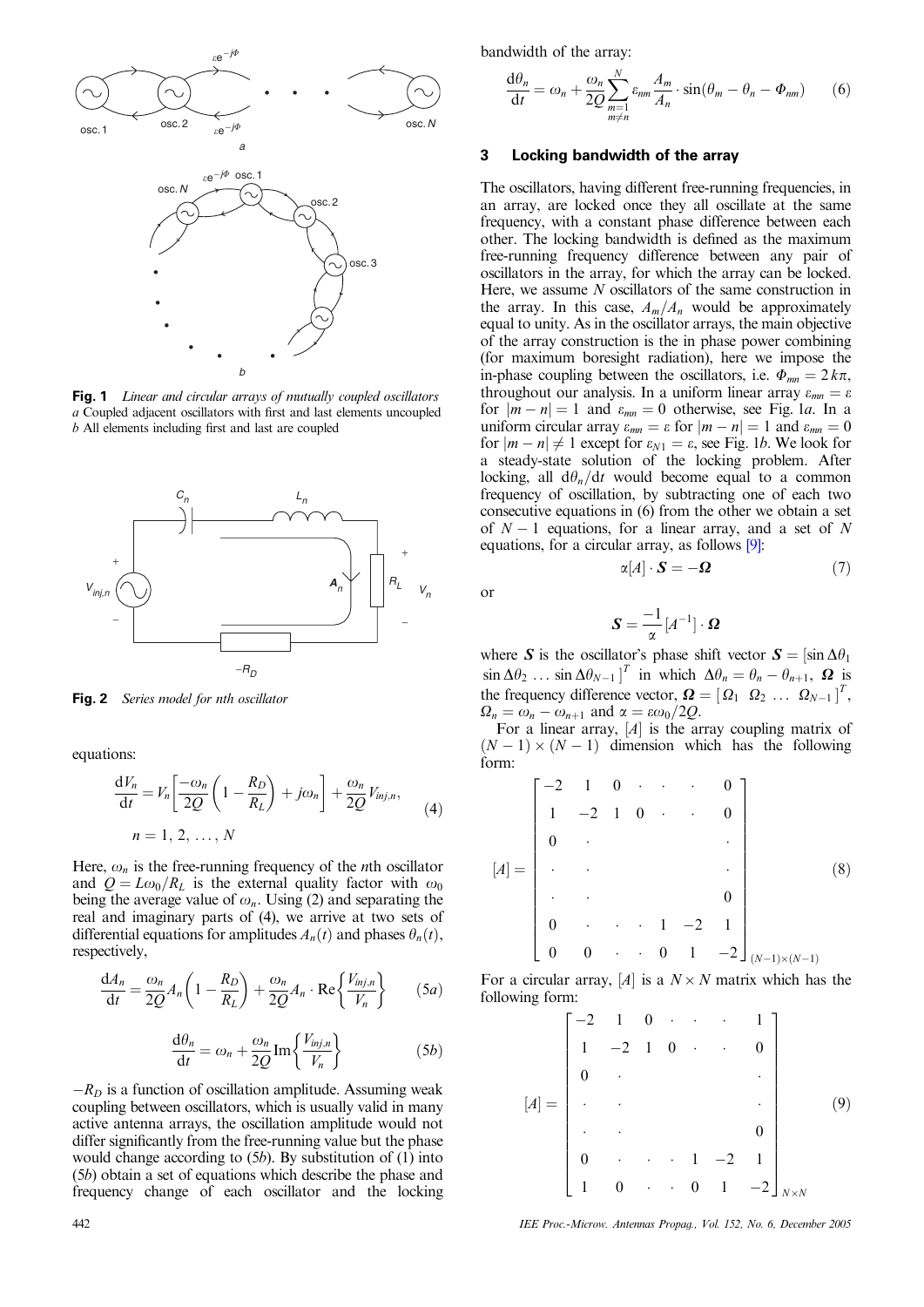Here,  $\Omega_N = \omega_N - \omega_1$  and  $\Delta \theta_N = \theta_N - \theta_1$  in circular array. Assuming  $\omega_0$  as the mean free-running frequency of the oscillators, we look for the worst-case distribution of the free-running frequencies for which there exists a solution for values of  $\Delta\theta_i$  and we compute the locking bandwidth consequently. It is evident that equation (7) has a solution only when all members of the phase difference vector  $S$  are less than or equal to unity. As such, we look for a distribution of  $\omega_i$  which, once  $\boldsymbol{\Omega}$  is multiplied by  $\left[A\right]^{-1}$ , can result in the largest absolute value in one of the rows of S. By some inspection and noticing that elements of the  $[A]^{-1}$ for linear array are

$$
[A^{-1}]_{ij} = \alpha_{ij}^{-1} = \frac{j(i - N)}{N} \quad i \ge j
$$
  

$$
[A^{-1}]_{ji} = [A^{-1}]_{ij}
$$
 (10)

we come across a step-like distribution for  $\omega_i$  as depicted in Fig. 3. For this distribution, the norm of  $S$  will be maximum. Such a distribution of free-running frequencies results in an  $\Omega$  as follows:

$$
\Omega = \left[ \begin{array}{ccc} 0 & 0 & \cdots & 0 & 1 & 0 & \cdots & 0 \\ 0 & 0 & \cdots & 0 & 1 & 0 & \cdots & 0 \\ 0 & 1 & 2 & \cdots & N/2 & \cdots & N-1 \end{array} \right]
$$
\n(11)



**Fig. 3** Arrangement of free-running frequencies for which  $\|\bar{S}\|_{\infty}$  is maximum (worst case distribution)

As  $[A^{-1}]_{ij}$  is the largest member of  $[A]^{-1}$  the  $(N/2)$ <sup>th</sup> row of S will have the value of  $\left(-\frac{1}{\alpha}\right)\Omega_0(N/4)$  which is the component of this vector which has the largest magnitude. Every other distribution of free-running frequencies will result in a smaller value for every row of S. As a result

$$
\frac{1}{\alpha} \Omega_0 \frac{N}{4} \le 1 \quad \text{or} \quad \Omega_0 \le \frac{4\alpha}{N} \tag{12}
$$

This frequency distribution is the worst case. Here, the worst case means that, in any other distribution, if (12) is satisfied locking would be certain. Time domain simulations confirm this result. In Fig. 4 the numerical solution of differential equations of (6) with random initial phases for oscillators is shown for an array of size  $N = 6$  and the steplike frequency distribution is assumed as in Fig. 3 with  $\Omega_0$ just below the  $4\alpha/N$  value for having a locked condition. The other parameters are  $Q = 10$ ,  $\varepsilon = 0.1$  and  $f_0 = 1$  GHz. It is obvious that the phase difference reaches values which are consistent with  $(7)$ . It is noticeable that, although a solution for S corresponds to  $2^{N-1}$  different solutions for  $\Delta\theta$ , only one of them results in a stable solution.



**Fig. 4** Numerical simulation of differential equations (6) for linear array of steplike frequency distribution with  $\Omega_0$  just below  $4\alpha/N = 3.33 MHz$ , showing locked (constant phase) condition

#### **4 Circular array locking bandwidth**

Hereafter, we present a relatively long mathematical reasoning to arrive at the locking bandwidth of a circular array. For this array again we have

$$
\alpha[A] \cdot \mathbf{S} = -\mathbf{\Omega} \tag{13}
$$

For this arrangement of oscillators,  $[A]$  has the form of  $(9)$ with N rows and N columns. In addition  $S$  and  $\Omega$  have N rows in this case. However the determinant of  $[A]$  is zero, consequently it cannot be inversed. For the existence of a solution of equation (13), it is sufficient for the vector  $\Omega$  to be perpendicular to the null space of  $[A^*]$  (which is the transposed conjugate of  $[A]$ ), see reference  $[10]$  for example. The null space of  $[A^*]$  (which is equal to that of  $[A]$ ) includes all vectors in the direction of  $S_{\parallel} = \begin{bmatrix} 1 & 1 & \cdots & 1 \end{bmatrix}^T$ , and we have  $[A]S_{\parallel} = 0$ . As for any combination of free-running frequencies we have the property  $\sum_{i=1}^{N} \Omega_i = 0$ , we conclude that the vector  $\Omega$  is normal to  $S_{\parallel}$ . Although (13) has an infinite number of solutions, and a new solution can be obtained by adding a vector in the direction of  $S_{\parallel}$  to any previous solution, among them only one is physically valid. The acceptable solution has the property that all the element magnitudes of  $S$  must be equal to or less than one, and on the other hand the property that  $\sum_{i=1}^{N} \Delta \theta_i = 0$  must also be satisfied. Given the symmetry of the problem we can try to find a solution. For this purpose we assume a nonreciprocal coupling between the first and the last oscillators, different from the others, say  $\varepsilon'$  instead of  $\varepsilon$ . In this case the matrix  $[A]$  becomes:

$$
[\mathbf{A}'] = \begin{bmatrix} -2 & 1 & 0 & \cdots & \cdots & p \\ 1 & -2 & 1 & 0 & \cdots & 0 \\ 0 & \ddots & & & & \vdots \\ \vdots & \ddots & & & & \vdots \\ 0 & \cdots & \cdots & 1 & -2 & 1 \\ 1 & 0 & \cdots & 0 & 1 & -2 \end{bmatrix}_{N \times N}
$$
 (14)

At the limit as  $p$ , in the above matrix, approaches 1 the matrix  $[A']$  takes the original form of  $[A]$ . Let us present the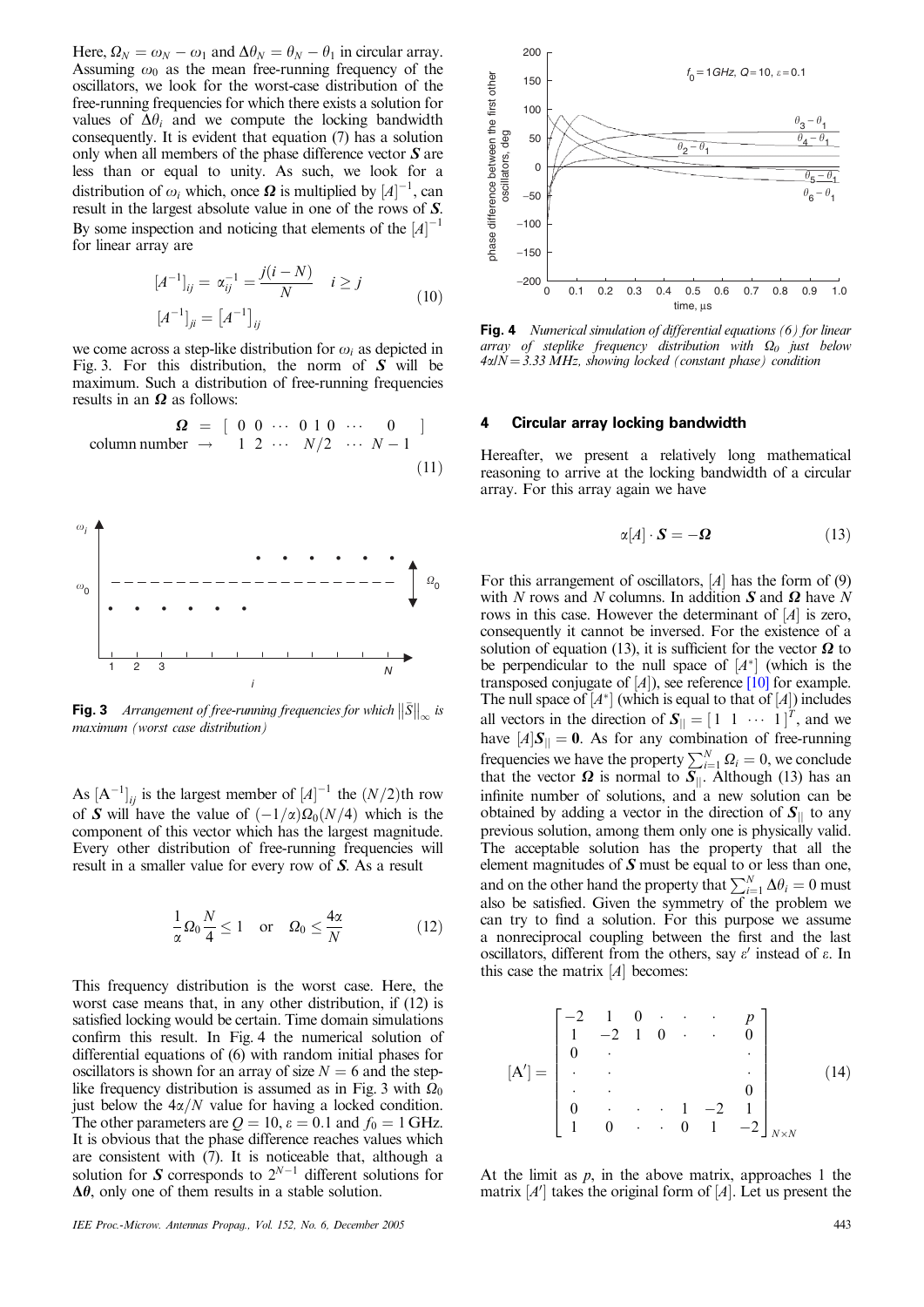lower and upper triangular factorisation of [A<sup>'</sup>]

 $[L'] =$  $1 \qquad 0 \qquad 0 \qquad \cdot$  $-1/2$  1 0 0  $-2/3$  1  $-$ 0  $-3/4$  1  $\boldsymbol{0}$  $\cdot$  -  $\cdot$  -  $\cdot$  $0 \qquad 0 \qquad \cdots$  $-1/2$   $-1/3$   $-1/4$  ·  $\overline{1}$ 6 6 6 6 6 6 6 6 6 6 6 6 6 6 6 6 6 6 6 6 6 6 6 4 - - $0 \quad 0$  $\boldsymbol{0}$ - -- --- --- - $\cdot$  0  $0 \quad -(N-1)/N \quad 1 \quad 0$ -- $-1$  1  $\overline{1}$  $\overline{1}$  $\overline{1}$  $\overline{1}$  $\overline{1}$  $\overline{1}$  $\overline{1}$  $\overline{1}$  $\overline{1}$  $\overline{1}$  $\overline{1}$  $\overline{1}$  $\overline{1}$  $\overline{1}$  $\overline{1}$  $\overline{1}$  $\overline{1}$  $\overline{1}$  $\overline{1}$  $\overline{1}$  $\overline{1}$  $\overline{1}$ *NN*  $(15)$  $[U'] =$  $-2/1$  1 0  $\cdot$  $0 \t -3/2 \t 1 \t 0$ 0 0  $-4/3$  1 0  $\cdot$  0  $\cdot$   $\cdot$ - -- - - -  $0 \qquad 0 \qquad \cdots \qquad 0$  $\overline{1}$  $\begin{bmatrix} 1 & 1 & 1 \\ 1 & 1 & 1 \\ 1 & 1 & 1 \\ 1 & 1 & 1 \\ 1 & 1 & 1 \\ 1 & 1 & 1 \\ 1 & 1 & 1 \\ 1 & 1 & 1 \\ 1 & 1 & 1 \\ 1 & 1 & 1 \\ 1 & 1 & 1 \\ 1 & 1 & 1 \\ 1 & 1 & 1 \\ 1 & 1 & 1 \\ 1 & 1 & 1 \\ 1 & 1 & 1 \\ 1 & 1 & 1 \\ 1 & 1 & 1 \\ 1 & 1 & 1 \\ 1 & 1 & 1 \\ 1 & 1 & 1 \\ 1 & 1 & 1 \\ 1 & 1 & 1 & 1 \\ 1 &$ - $\cdot$  0 *p* -  $p/2$  $p/3$ - - $1 \qquad \qquad 0 \qquad \qquad .$  $-(N-1)/(N-2)$  1 *p* $/(N-2)$ 0  $-N/(N-1)$   $1+p/3$ 0  $p-1$  $(16)$  where  $[A'] = [L'] \times [U']$ . The matrix  $[L']$  is independent of p. The inverses of  $[L']$  and  $[U']$  are as follows:

½*L*0 <sup>1</sup> ¼ 1 00 -1=2 10 1=3 2=3 10 1=4 2=4 3=4 1 - -- -1=ð*N* 1Þ 2=ð*N* 1Þ--1 11 -2 6 6 6 6 6 6 6 6 6 6 6 6 6 6 6 6 6 4 - - 0 0 0 0 --- - 0 0 ð*N* 2Þ=ð*N* 1Þ 1 0 - - 1 1 3 7 7 7 7 7 7 7 7 7 7 7 7 7 7 7 7 7 5 *NN* ð17Þ ½*U*<sup>0</sup> <sup>1</sup> ¼ 1=2 1=3 1=4 -0 2=3 2=4 -0 0 - -0 0 ----000 -2 6 6 6 6 6 6 6 6 6 6 6 6 6 6 6 6 6 4 -- 1=*N* 1 þ ð*N* 1Þ*p N*ð*p* 1Þ -- 2=*N* 2 þ ð*N* 2Þ*p N*ð*p* 1Þ -- - <sup>3</sup> þ ð*<sup>N</sup>* <sup>3</sup>Þ*<sup>p</sup> N*ð*p* 1Þ -- --- -- -<sup>0</sup> ð*<sup>N</sup>* <sup>1</sup>Þ=*<sup>N</sup>* <sup>ð</sup>*<sup>N</sup>* <sup>1</sup>Þ þ *<sup>p</sup> N*ð*p* 1Þ - 0 0 <sup>1</sup> ð*p* 1Þ 3 7 7 7 7 7 7 7 7 7 7 7 7 7 7 7 7 7 7 7 7 7 7 7 7 7 7 5 *NN* ð18Þ

Now  $S$  is computed from

 $\overline{1}$  $\overline{1}$  $\overline{1}$ 

 $\overline{1}$  $\overline{1}$  $\overline{1}$  $\overline{1}$  $\overline{1}$ 

$$
\mathbf{S} = \frac{-1}{\alpha} \left[ U' \right]^{-1} \left[ L' \right]^{-1} \mathbf{\Omega}
$$
 (19)

See the *N*th row of  $[L']^{-1}$  which is multiplied by  $\Omega$  and forms a vector whose *N*th row is zero, because  $\Sigma_{i=1}^{N} \Omega_i = 0$ .

444 IEE Proc.-Microw. Antennas Propag., Vol. 152, No. 6, December 2005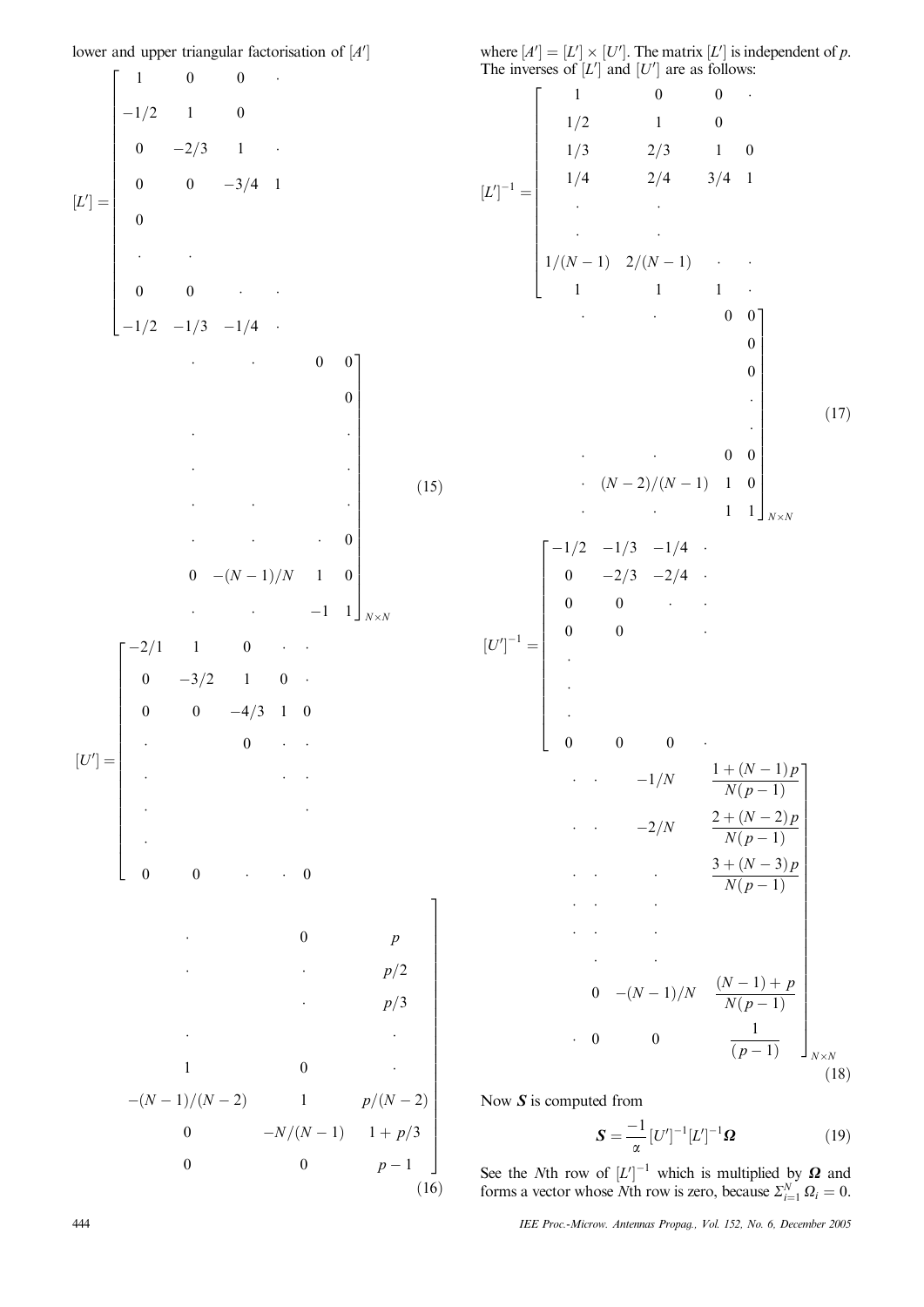As the multiplication of  $[U']^{-1}$  by the resulting vector produces the rows of S, the contribution of the Nth column of  $\left[U'\right]^{-1}$  in those rows would become apparently zero and for the Nth row of S,  $\sin \Delta \theta_N$  becomes zero. However, at the limit, as  $p$  approaches unity, the elements of the last column of  $[U']^{-1}$  tend to infinity. Consequently, multiplication of them by zeros can result in a limit value. In other words, by rearranging  $[U']^{-1}[L']^{-1}$ , we can split the resulting matrix into two parts. One part independent of  $p$ , namely  $[B]$ , the other part dependent on p, namely  $[C]$ :

$$
[U']^{-1}[L']^{-1} = [B] + [C]
$$
 (20)

in which the elements of  $[B]$  are

$$
[B]_{ij} = -ij\left(\frac{1}{j(j+1)} + \frac{1}{(j+1)(j+2)} + \dots + \frac{1}{(N-1)N}\right)
$$

$$
= -ij\left(\frac{N-1}{N} - \frac{j-1}{j}\right) \quad j \ge i \tag{21}
$$

and

$$
\left[ B\right] _{ji}=\left[ B\right] _{ij}
$$

As an example for  $N = 6$  the matrix *B* would have the following form:

$$
[B] = \frac{-1}{6} \begin{bmatrix} 5 & 4 & 3 & 2 & 1 & 0 \\ 4 & 8 & 6 & 4 & 2 & 0 \\ 3 & 6 & 9 & 6 & 3 & 0 \\ 2 & 4 & 6 & 8 & 4 & 0 \\ 1 & 2 & 3 & 4 & 5 & 0 \\ 0 & 0 & 0 & 0 & 0 & 0 \end{bmatrix}
$$
(22)

The matrix  $[C]$  can be expressed as the product of two matrices

$$
[C] = [C'] \times [I] \tag{23}
$$

where

$$
[C'] = \begin{bmatrix} \frac{1 + (N-1)p}{N(p-1)} & 0 & & & \\ & 0 & \frac{2 + (N-2)p}{N(p-1)} & & \\ & 0 & 0 & & \\ & \vdots & \vdots & & \\ 0 & 0 & & & \\ 0 & 0 & & & \\ & & \cdots & 0 & 0 \\ & & & & \cdots & 0 & 0 \\ & & & & & \ddots & \vdots & \vdots \\ & & & & & \ddots & \vdots & \vdots \\ & & & & & & \ddots & \vdots & \vdots \\ & & & & & & & \ddots & \vdots & \vdots \\ & & & & & & & & \ddots & \vdots & \vdots \\ & & & & & & & & \ddots & \vdots & \vdots \\ & & & & & & & & \ddots & \vdots & \vdots \\ & & & & & & & & & \ddots & \vdots & \vdots \\ & & & & & & & & & \ddots & \vdots & \vdots \\ & & & & & & & & & \ddots & \vdots & \vdots \\ & & & & & & & & & & \ddots & \vdots & \vdots \\ & & & & & & & & & & \ddots & \vdots & \vdots \\ & & & & & & & & & & \ddots & \vdots & \vdots \\ & & & & & & & & & & & \ddots & \vdots & \vdots \\ & & & & & & & & & & & \ddots & \vdots & \vdots \\ & & & & & & & & & & & \ddots & \vdots & \vdots \\ & & & & & & & & & & & \ddots & \vdots & \vdots \\ & & & & & & & & & & & \ddots & \vdots & \vdots \\ & & & & & & & & & & & \ddots & \vdots & \vdots \\ & & & & & & & & & & & \ddots & \vdots & \vdots \\ & & & & & & & & & & & \ddots & \vdots & \vdots \\ & & & & & & & & & & & & \ddots & \vdots & \vdots \\ & & & & & & & & & & & & \ddots & \vdots & \vdots \\ & & & & & & & & & & & & \ddots & \vdots & \vdots \\ & & & & & & & & & & & & \ddots & \vdots & \vdots \\ & & & & & & & & & & & & \ddots & \vdots & \vdots \\ & & & & & & & & & & & & \ddots & \vdots & \vdots \\ & & & & & & & & & & & & \ddots & \vdots & \vdots \\ & & & & & & & & & & & & \ddots & \vdots & \vdots \\ & & &
$$

IEE Proc.-Microw. Antennas Propag., Vol. 152, No. 6, December 2005 445

and

$$
[I]=\begin{bmatrix}1&1&1&\cdots&1&1\\1&1&1&\cdots&1&1\\1&1&1&\cdots&1&1\\1&1&1&\ddots&1&1\\1&1&1&\cdots&1&1\\1&1&1&\cdots&1&1\end{bmatrix}
$$

The matrices  $[B]$  and  $[C]$  multiplied by  $\Omega$  separately result in the vector  $S$ . At the limit as  $p$  approaches 1, all diagonal elements in [C'] approach the same value, i.e.  $1/(1-p)$ and tend to infinity consequently. On the other hand the multiplication of matrix  $[I]$  by  $\Omega$  results in a null vector. Now the multiplication of this null vector by the matrix  $[C']$ results in a constant vector at the limit. We conclude that the role of matrix  $[C]$  in the solution for S is the addition of an arbitrary constant to all elements of vector S, in other words an arbitrary vector in direction  $S_{\parallel}$  can be added to S, to produce a new solution.

At this stage, we should consider a frequency distribution such that  $([B] + [C]) \cdot \Omega$  produces the largest values for rows of S. In this configuration (the circular array), as in the linear array, the worst case for frequency distribution would be the one depicted in Fig. 3. However, in this case, the vector  $\Omega$  would have the form of

$$
\boldsymbol{\Omega} = \Omega_0 \begin{bmatrix} 0 & 1 & 0 & \cdots & 0 & -1 & 0 \end{bmatrix}^T
$$

In this vector, between values  $+1$  and  $-1$ , there would be exactly  $(N/2) - 1$  zeros. Multiplying [B] by  $\Omega$  the rows of S would have the following forms:

$$
S_{i} = -\frac{\Omega_{0}}{\alpha} \left( [B]_{i, \frac{N}{2}-1} - [B]_{i, N-1} \right)
$$
  
= 
$$
\begin{cases} \frac{\Omega_{0}}{\alpha} \cdot \frac{i}{2}, & \text{for } i \leq \frac{N}{2} - 1 \\ \frac{\Omega_{0}}{\alpha} \left( \frac{i}{2} - \frac{N}{2} + 1 \right), & \text{for } \frac{N}{2} - 1 < i < N - 1 \quad (24) \\ \frac{-\Omega_{0}}{2\alpha}, & \text{for } i = N - 1 \end{cases}
$$

The largest element in these rows has a magnitude of  $(\Omega_0/\alpha) \cdot (N-2)/4$ . Adding a constant to all elements  $S_i$ will result in a solution for S. According to equation (24), the row number  $(N/2) - 1$  has the largest value, and the row number  $N-1$  has the smallest value  $-\Omega_0/2\alpha$ . Now we add a value C to all elements of  $S_i$  such that the smallest and largest elements of  $S$  lay between  $-1$  and  $+1$ :

$$
\frac{\Omega_0}{\alpha} \cdot \frac{N-2}{4} + C \le 1
$$

$$
-1 \le \frac{-\Omega_0}{2\alpha} + C \tag{25}
$$

or

$$
-1 + \frac{\Omega_0}{2\alpha} \le C \le 1 - \frac{\Omega_0}{\alpha} \cdot \frac{N-2}{4}
$$

therefore

$$
-1 + \frac{\Omega_0}{2\alpha} \le 1 - \frac{\Omega_0}{\alpha} \cdot \frac{N-2}{4} \quad \text{or} \quad \Omega_0 \le \frac{8\alpha}{N} \tag{26}
$$

We conclude that the locking bandwidth for the worst-case free-running frequency distribution of oscillators in a circular array would be twice that of a linear array of the same oscillators with the same coupling. Numerical simulations confirm this result. Figures 4 and 5 show the results of numerical simulation of phase differential equations governing the linear and circular arrays. Constant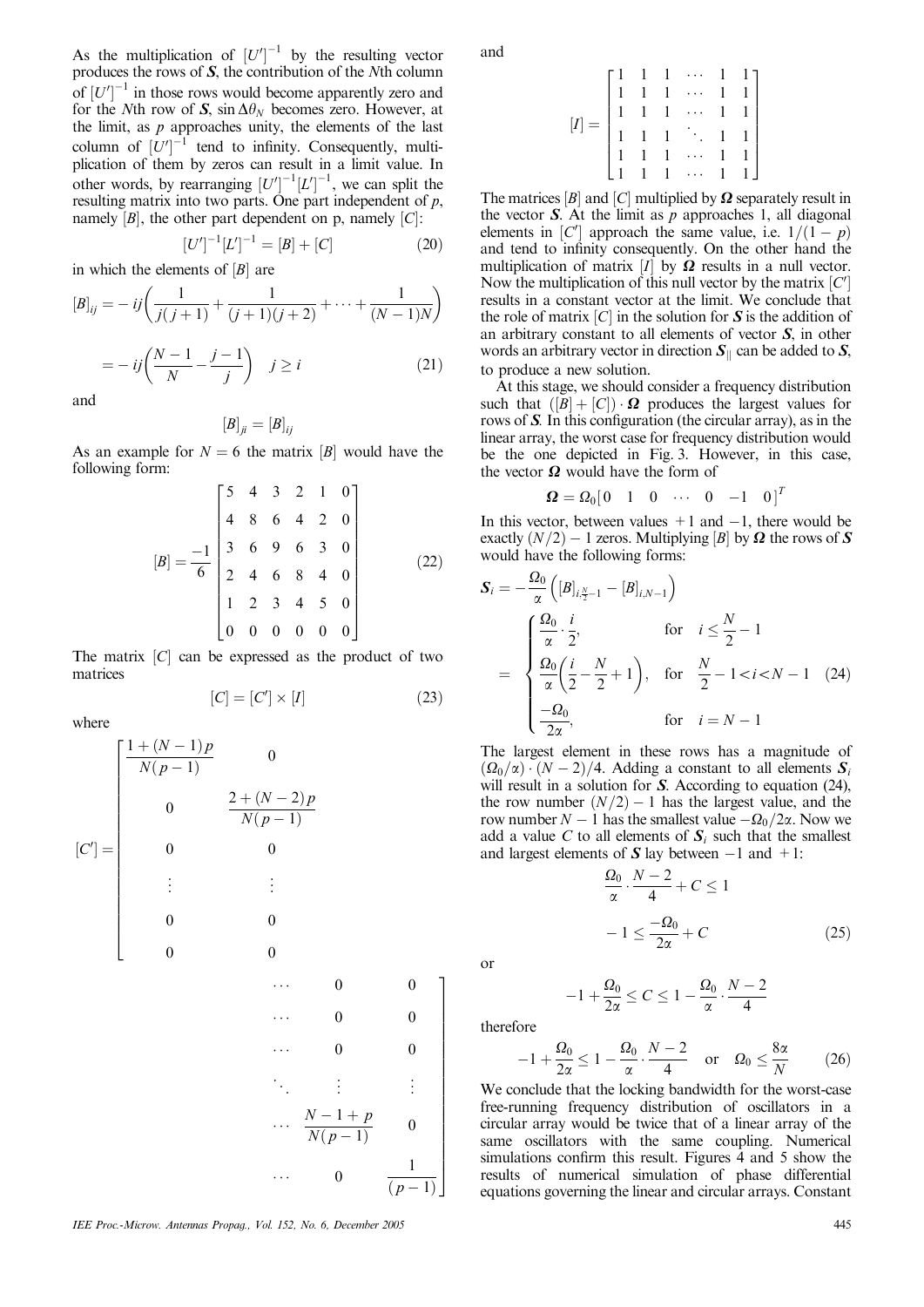

**Fig. 5** Numerical simulation of differential equations (6) for circular array of steplike frequency distribution with  $\Omega_0$  just below  $8\alpha/N = 6.66 \text{ MHz}$ , showing locked (constant phase) condition

phase difference with respect to time shows that the locking has materialised. In Fig. 5 the phase differences between oscillators of a circular array with the same parameters as in Fig. 4 are plotted, the synchronisation is possible while  $\Omega_0$ has been doubled.

## **5 Numerical simulation and experimental verification**

To confirm the theoretical results we have devised an array of 4 to 6 oscillators using a BF256B field effect transistor in Colpitts configuration. The configuration of the unit cell of the array of oscillators is depicted in Fig. 6. The operation of the oscillators was simulated using Agilent's ADS software. These oscillators oscillate at VHF range in the vicinity of 58.2MHz, giving an amplitude of 2.75 V on a  $1 \text{ k}\Omega$  load. This frequency band allows us to adjust easily the oscillators' free-running frequencies by a variable capacitor, namely  $C_1$ . The oscillators free-running frequencies will be adjusted for the worst case according to the distribution in Fig. 3. For the sake of simplicity, the oscillators are coupled through series resistors  $R$  as shown



**Fig. 6** Unit cell Colpitts oscillator used in simulation and experiment

in Fig. 7. The model for this type of coupling is depicted in Fig. 8.

The injected current for each oscillator and the coupling coefficient would be deduced as:

$$
I_{inj1} = \frac{V_2}{R}
$$
,  $I_2 = \frac{V_2}{R_L}$  and  $\varepsilon_1 = \frac{I_{inj1}}{I_2} = \frac{R_L}{R}$   
 $I_{inj2} = \frac{V_1}{R}$ ,  $I_1 = \frac{V_1}{R_L}$  and  $\varepsilon_2 = \frac{I_{inj2}}{I_1} = \frac{R_L}{R}$ 

For weak coupling, a large value of R would be considered. Hence, for  $R \gg R_L$  the parallel R in the model can be neglected and the model would be simplified to that presented in Fig. 9.

In our simulations, first we have used 4 oscillators in linear and circular configuration and then 6 oscillators in these configurations. The measurement scheme for the locking was given as follows. For a given coupling coefficient, the oscillators are divided in two equal groups. One group had the free-running frequency of a value of



**Fig. 7** Establishment of coupling between oscillators in linear and circular arrangements



**Fig. 8** Equivalent circuit for coupling network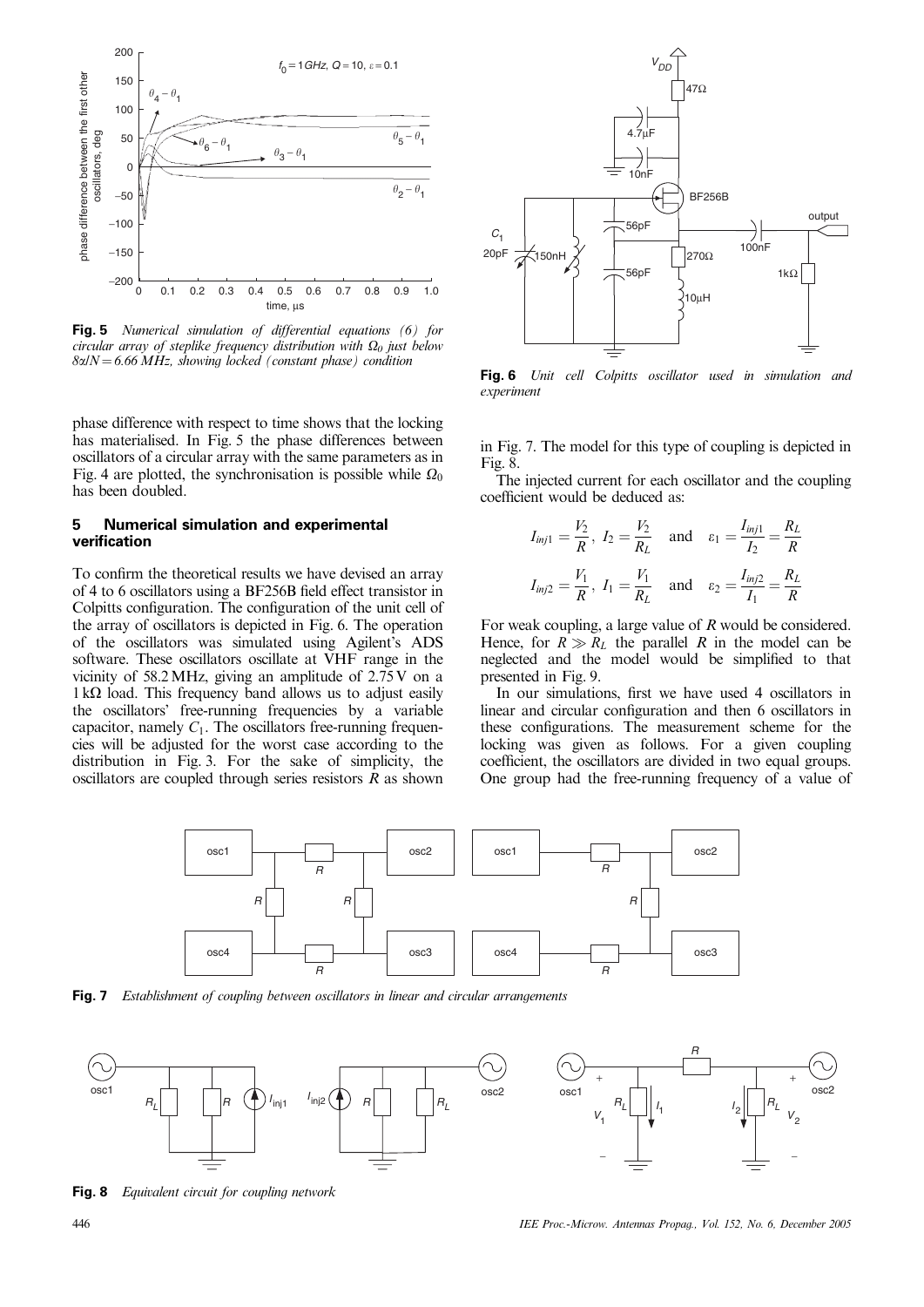

**Fig. 9** Simplified model for coupling network

 $f_0 + \Delta f$  (higher than the average), and the other group for which the free-running frequency were adjusted to a value of  $f_0 - \Delta f$  (lower than the average frequency). In the experiment the  $\Delta f$  value is increased until the array unlocks,  $\Delta f_{\text{max}}$  is determined consequently. The typical output spectrums of locked and unlocked oscillators are depicted in Figs. 10 and 11.

Figure 12 shows the variations of locking bandwidth as a function of coupling coefficient for the four element linear and circular arrays resulted from ADS simulation. As seen in the Figure, the locking bandwidth for the circular array is roughly twice as much as that of the linear array. The inverse variations with the number of elements can also be seen in the Fig. 13, as the locking bandwidth for the four element array is roughly 50% more than that of six element array, predicted by (26).

An array of four element oscillators has been constructed and locking bandwidth was measured for linear and circular arrangements. The coupling resistor was chosen to be  $4.7 \text{k}\Omega$  which results in a coupling coefficient  $\varepsilon = 0.213$ . Typical measured locked and unlocked spectrums for this array are depicted in Figs. 14 and 15. The measured locking bandwidth for the linear and circular array were 234 kHz and 401 kHz, respectively, this shows the locking bandwidth for the circular array was about 1.71 times that of the linear array. The measured locking bandwidths were somehow



**Fig. 10** Typical spectrum of locked oscillators in an array with 4 cells and  $\Omega_0 = 27 kHz$ ,  $\varepsilon = 0.1$  (ADS simulation)



**Fig. 11** Spectrum of oscillator 4 on the verge of unlocking  $\Omega_0 = 125 \, kHz$ ,  $\varepsilon = 0.1$  (ADS simulation)

IEE Proc.-Microw. Antennas Propag., Vol. 152, No. 6, December 2005 447



**Fig. 12** Variations of locking bandwidth as a function of coupling coefficient for four element linear and circular array of oscillators obtained using ADS simulation



**Fig. 13** Comparison of locking bandwidth as a function of coupling factor for four and six element circular arrangements using ADS simulation

more than theoretical ones in the constructed arrays specially for the linear array. This could be explained by the fact that, first, the real oscillators are not exactly similar in terms of output power or oscillation level, and, secondly, they were not completely isolated on the circuit board, consequently some additional coupling between the oscillators existed. We could say there exists some minor coupling through the circuit board and also through radiation, such that the minor extra coupling increases the locking bandwidth. For the linear array, this minor coupling causes its locking bandwidth to become a little bit larger than half of that of the circular array.